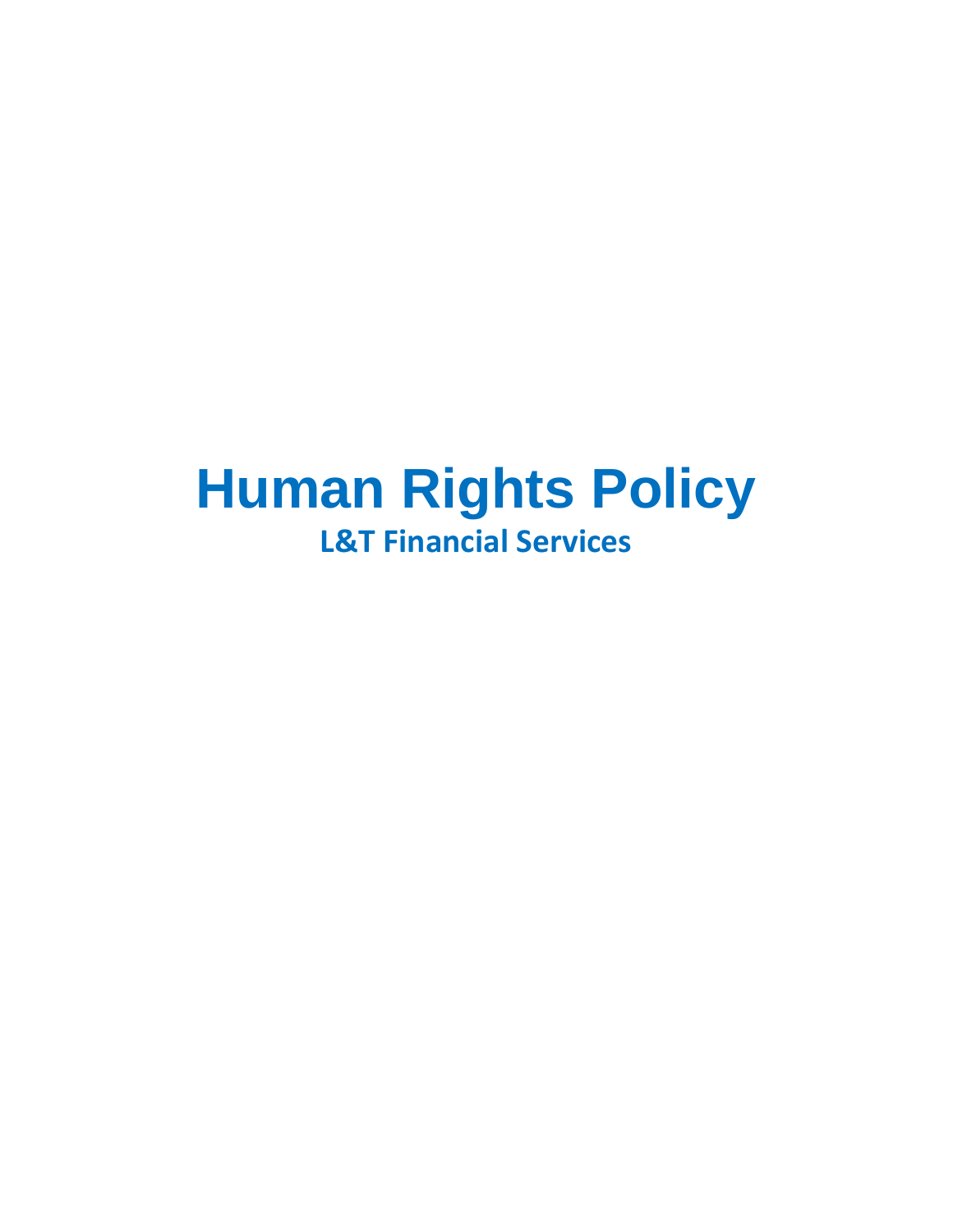# **Contents**

| <b>Version</b> | Date of<br><b>Adoption</b> | Change<br><b>Reference</b>                                                                                                                                                                                                                                                                                                                                                          | Owner                                     | <b>Approving Authority</b>     |
|----------------|----------------------------|-------------------------------------------------------------------------------------------------------------------------------------------------------------------------------------------------------------------------------------------------------------------------------------------------------------------------------------------------------------------------------------|-------------------------------------------|--------------------------------|
| 1.             | April 2021                 |                                                                                                                                                                                                                                                                                                                                                                                     | HR Team<br>CSR&<br>Sustainability<br>Team | <b>CSR &amp; ESG Committee</b> |
| 2.             | April 2022                 | CSR and ESG<br>Committee had<br>approved Gender<br>and Human<br>Rights Policy on<br>April 29, 2021.<br>The said policy<br>has been split<br>into two policies<br>i.e.; Human<br>Rights Policy and<br>Diversity,<br>Inclusion and<br>Equity Policy in<br>accordance with<br>the best practices<br>followed in the<br>industry and<br>recommendation<br>of an external<br>consultant. | HR Team<br>CSR&<br>Sustainability<br>Team | <b>CSR &amp; ESG Committee</b> |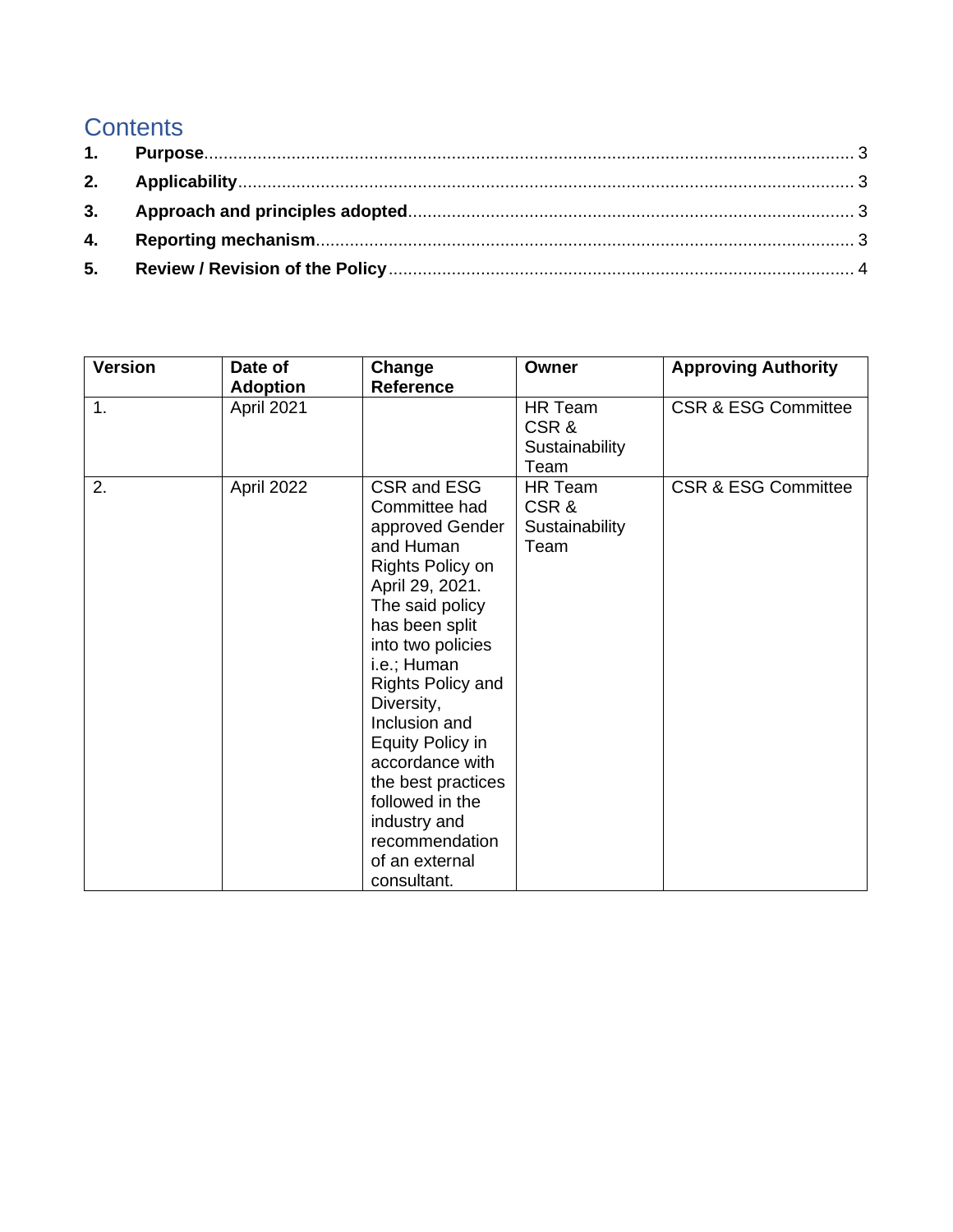## <span id="page-2-0"></span>**1. Purpose**

Human rights are universal, and every individual in the world deserves to be treated with dignity and equality. In line with the guidance laid down by the UN Guiding Principles for Business and Human Rights, L&T Finance Holdings Limited (including its subsidiary companies) ("LTFS") recognizes its legal and moral responsibility to respect human rights of all its stakeholders. This policy defines the commitment of LTFS to uphold Human Rights, shows its conscious commitment and ensures protection of Human Rights. LTFS considers this commitment as sound business practice and thus the same has been embodied in this Human Rights Policy ("the Policy").

# <span id="page-2-1"></span>**2. Applicability**

The Policy applies to every employee at LTFS and covers all operational offices/ branches and companies within LTFS.

### <span id="page-2-2"></span>**3. Approach and principles adopted**

- LTFS abides by internationally recognized human rights standards such as the ILO's Declaration on the Fundamental Principles and Rights at Work.
- LTFS adheres to laws and guidelines on human rights as per the Constitution of India, national laws and policies and treats all its stakeholders with respect and dignity.
- LTFS seeks to support human rights throughout the organization and its value chain and it ensures compliance with all applicable local laws pertaining to human rights.
- LTFS is committed to prohibition of child labor, protection of indigenous rights, prohibition of forced and compulsory labor, equal remuneration for men and women and freedom of association.
- LTFS is dedicated to uphold the human rights of all its employees, and it strictly ensures compliance with all applicable laws pertaining to human rights.
- LTFS has zero tolerance towards any form of child or forced form of labour
- The Code of Conduct for Senior Management and Employees and Third Party Code of Conduct thrusts importance on respect for human values, individual dignity and adherence to honest, ethical and professional conduct.
- LTFS does not discriminate in terms of recruitment, progression, terms and conditions of work and representation, on the basis of personal characteristics unrelated to inherent job requirements, including gender, race, colour, caste, disability, political opinion, sexual orientation, age, religion, social or ethnic origin, marital status, membership of workers' organisations, legal migrants, or HIV status.
- LTFS ensures it does not cause any human rights violations as a result of its operations or relationships.

### <span id="page-2-3"></span>**4. Reporting mechanism**

• Adherence to Human Rights is critical as per the LTFS Code of Conduct for employees. Any violation to the Code of Conduct can be reported to the Code of Conduct committee. The violations can be reported by writing a mail to [code@ltfs.com.](mailto:code@ltfs.com) The Code of Conduct Committee can investigate and take suitable action as per the seriousness of the deviation. Code of Conduct (CoC) Committee consists of 4 members: Platform Head (coopted as relevant), CHRO, Group Head – Compliance, Group Chief Financial Officer.